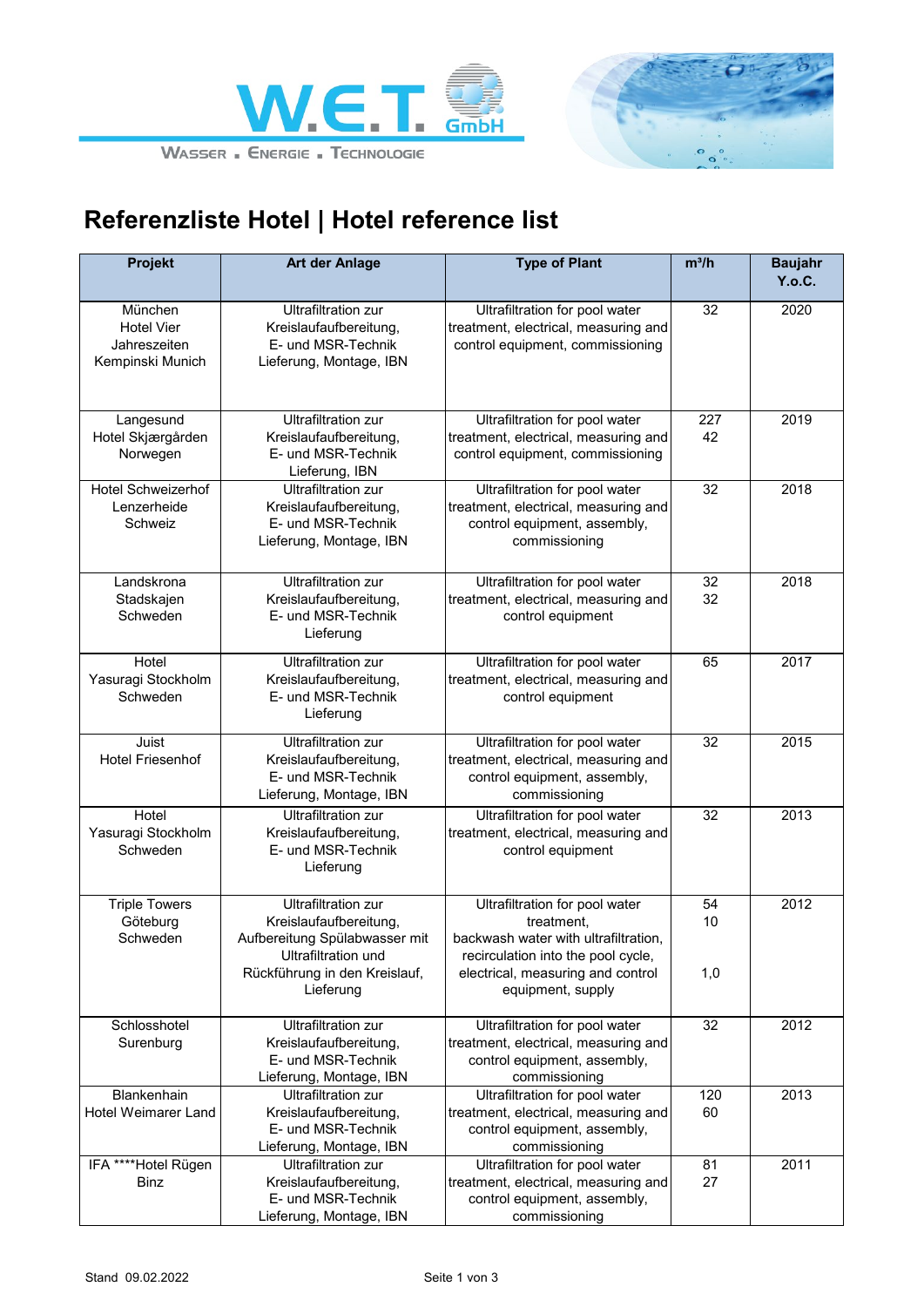



## **Referenzliste Hotel | Hotel reference list**

| Projekt                      | <b>Art der Anlage</b>                | <b>Type of Plant</b>                           | $m^3/h$ | <b>Baujahr</b> |
|------------------------------|--------------------------------------|------------------------------------------------|---------|----------------|
|                              |                                      |                                                |         | Y.o.C.         |
| <b>Holiday Club</b>          | <b>Ultrafiltration zur</b>           | Ultrafiltration for pool water                 | 292     | 2011           |
| Saimaa                       | Kreislaufaufbereitung,               | treatment,                                     | 27      |                |
| Finnland                     |                                      | Treatment of backwash water with               |         |                |
|                              | Aufbereitung Spülabwasser mit        | ultrafiltration and reverse osmosis,           | 1,3     |                |
|                              | Ultrafiltration und Umkehrosmose,    | recirculation of treated backwash              | 0,9     |                |
|                              | Rückführung in den Kreislauf, IBN    | water, electrical, measuring and               |         |                |
|                              |                                      | control equipment, supply,                     |         |                |
|                              |                                      | commissioning                                  |         |                |
| Hotel                        | <b>Ultrafiltration zur</b>           | Ultrafiltration for pool water                 | 54      | 2009           |
| Yasuragi Stockholm           | Kreislaufaufbereitung,               | treatment, electrical, measuring and           |         |                |
| Schweden                     | E- und MSR-Technik                   | control equipment, commissioning               |         |                |
|                              | Lieferung, IBN                       |                                                |         |                |
| Hotel                        | <b>Ultrafiltration zur</b>           | Ultrafiltration for pool water                 | 108     | 2009           |
| Aldiana                      | Kreislaufaufbereitung,               | treatment, electrical, measuring and           |         |                |
| <b>Bad Griesbach</b>         | E- und MSR-Technik                   | control equipment, assembly,                   |         |                |
|                              | Lieferung, Montage, IBN              | commissioning                                  |         |                |
| <b>Bad Birnbach Arterhof</b> | <b>Ultrafiltration zur</b>           | Ultrafiltration for pool water                 | 27      | 2007           |
|                              | Kreislaufaufbereitung,               | treatment, electrical, measuring and           |         |                |
|                              | E- und MSR-Technik                   | control equipment, assembly,                   |         |                |
|                              | Lieferung, Montage, IBN              | commissioning                                  |         |                |
| Hotel*****                   | Betoneinbauteile für Vitality Pools, | Concrete components for vitality               |         | 2007           |
| <b>Four Seasons</b>          | Engineering und Lieferung            | pools, engineering and supply                  |         |                |
| Mumbai,                      |                                      |                                                |         |                |
| Indien<br>Hotel*****         | Betoneinbauteile für Vitality Pools, | Concrete components for vitality               |         | 2007           |
| THE CROWN                    | Engineering und Lieferung            | pools, engineering and supply                  |         |                |
| Macau, China                 |                                      |                                                |         |                |
| Hotel*****                   | Betoneinbauteile für Floating und    | Swimming pool installations,                   |         | 2007           |
| <b>MGM GRAND</b>             | Vitality Pool, Engineering und       | attractions; supply                            |         |                |
| Macau,                       | Lieferung                            |                                                |         |                |
| China                        |                                      |                                                |         |                |
| Hotel*****                   | <b>Ultrafiltration zur</b>           | Ultrafiltration for pool water                 | 54      | 2005           |
| Four Seasons                 | Kreislaufaufbereitung für            | treatment for 2 vitality pools, sludge         | 1,0     |                |
| Hong Kong                    | 2 Vitality-Pools,                    | water treatment with ultrafiltration,          |         |                |
|                              | Schlammwasseraufbereitung            | saline dissolving tank, electrical,            |         |                |
|                              | mit Ultrafiltration,                 | measuring and control equipment;               |         |                |
|                              | Salzlösebehälter,                    | supply, commissioning                          |         |                |
|                              | E- und MSR-Technik,                  |                                                |         |                |
|                              | Lieferung, IBN                       |                                                |         |                |
| Hotel****                    | <b>Ultrafiltration zur</b>           | Ultrafiltration for pool water                 | 18      | 2005           |
| am Meer                      | Kreislaufaufbereitung,               | treatment, electrical, measuring and           |         |                |
| Binz auf Rügen               | E- und MSR-Technik                   | control equipment, assembly,                   |         |                |
| Hotel****                    | Lieferung, Montage, IBN              | commissioning<br>pool inlets, water attactions |         | 2005           |
| Villa del Conte              | Beckeneinbauten, Attraktionen,       | commissiong, installation                      |         |                |
| Gran Canaria                 | Lieferung, Montage                   |                                                |         |                |
| Kurhotel                     | <b>Ultrafiltration zur</b>           | Ultrafiltration for pool water                 | 18      | 2005           |
| San Andreas                  | Kreislaufaufbereitung,               | treatment, electrical, measuring and           |         |                |
| Bad Füssing                  | E- und MSR-Technik                   | control equipment, assembly,                   |         |                |
|                              | Lieferung, Montage, IBN              | commissioning                                  |         |                |
| Hotel*****                   | <b>Ultrafiltration zur</b>           | Ultrafiltration for pool water                 | 20      | 2005           |
| The Landmark                 | Kreislaufaufbereitung,               | treatment, electrical, measuring and           | 20      |                |
| Hong Kong                    | E- und MSR-Technik                   | control equipment, assembly,                   |         |                |
|                              | Lieferung, Montage, IBN              | commissioning                                  |         |                |